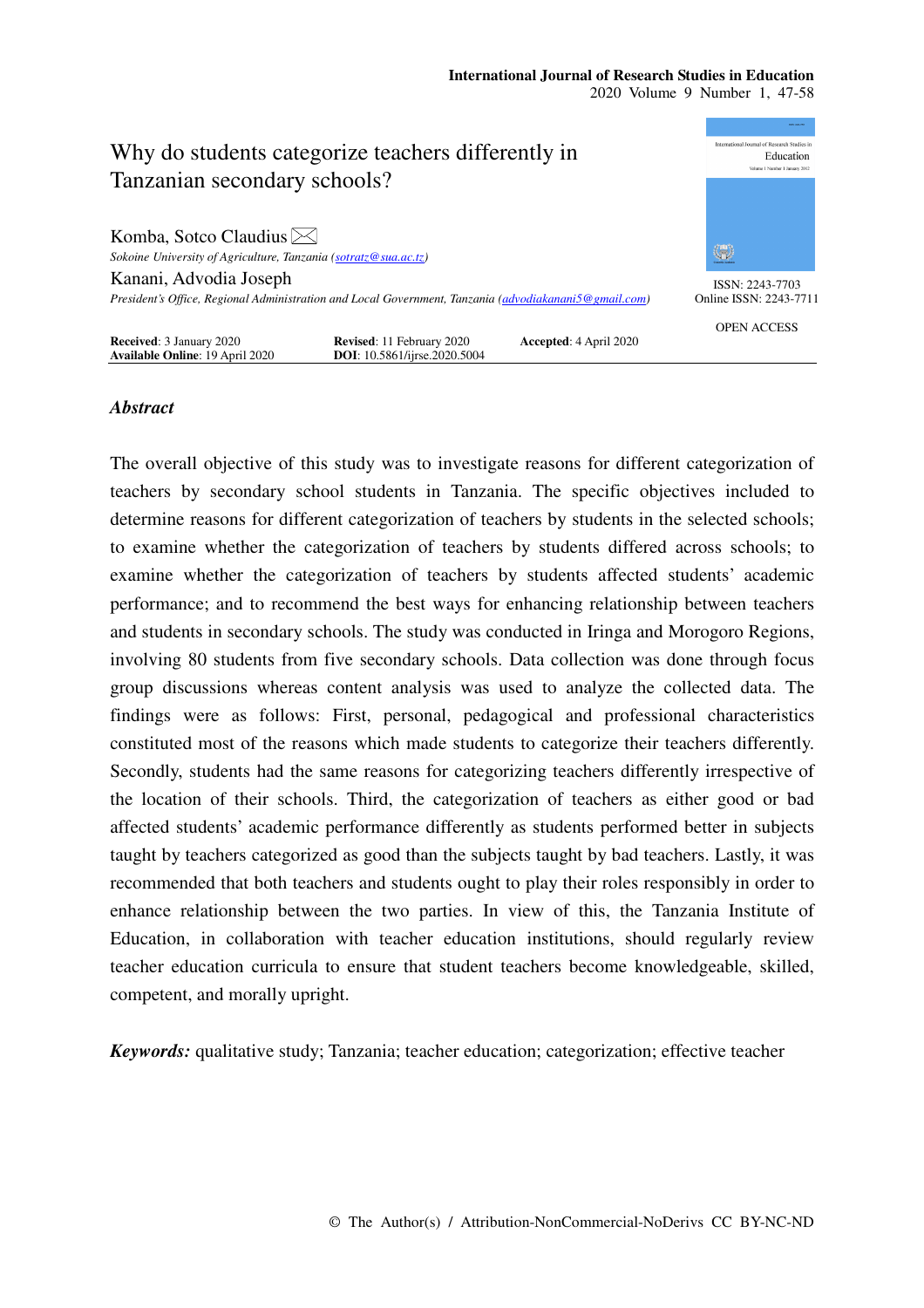# **Why do students categorize teachers differently in Tanzanian secondary schools?**

## **1. Introduction**

Secondary school education is the level of education attained by students after going through primary education under criteria set by the country. In Tanzania, students join secondary education after passing the Primary School Leaving Examination (PSLE), administered at the end of seven years of schooling. The primary school leaving examination aims at assessing learners' skills and knowledge gained in different subjects prior to joining secondary school. In Tanzania, secondary education has two levels: ordinary secondary education level (Form 1-4) which is attained after completing primary level and advanced secondary education level (Form 5-6) which is also attained after passing the Certificate of Secondary Education Examination (CSEE), administered at the end of four years of ordinary secondary education. After completing the advanced secondary education level, students can either join tertiary institutions or universities to pursue higher education. The education system in Tanzania is controlled by the Ministry of Education, Science and Technology, which is responsible for making policies and guidelines, and the President's Office – Regional Administration and Local Government, which deals with all matters related to the management of schools.

In order to achieve equity, equality, and quality in the provision of education, the Ministry of Education, Science, and Technology, in collaboration with the President's Office – Regional Administration and Local Government, have to ensure that teachers are available in schools. To that effect, teachers are posted in different schools to facilitate the process of teaching and learning, with a view of enabling students to acquire skills and competences as implied in the school curricula.

In the course of teaching and learning, both teachers and students have roles which have to be accomplished within the school context. It has been revealed that when teachers execute their roles, students tend to develop different perceptions which result in categorizing the teachers differently (Rhalp, 2003; Strikwerda-Brown, Oliver, Hodgoson, Palmer, & Watts, 2008; Lee, Sattayawaksakul, Waleesila, & Sriharat, 2009; URT, 2008; Fuhrman, 2014). In Tanzanian secondary schools, most students perceive their teachers differently as some of them are categorized as good teachers while others are viewed as bad teachers. Studies have indicated that students have different reasons for categorizing their teachers (Worthington, 2002; Suplicz, 2009;Rhalp, 2003; Matsumoto, 2010; Jerome, 2003; Bullock, 2015; Lee et al., 2009; URT, 2008; Fuhrman, 2014). In addition, it has also become evident that the categorization of teachers by students has impact on students' academic performance (Scarboro, 2012).

Reasons for the categorization of teachers by students differ across countries as it will be delineated in the subsequent section. It was, thus, worth conducting this study to examine the phenomenon in the context of Tanzanian secondary schools, with a view of establishing its existence, nature, and trends. Specifically, the study sought to determine reasons for different categorization of teachers by secondary school students; examine whether the categorization of teachers by students differ across schools; examine whether the categorization of teachers by students affect students' academic performance; and recommend the best ways for enhancing relationship between teachers and students in secondary schools.

It was envisaged that the study findings would enable researchers to recommend appropriate ways for enhancing relationship between teachers and students in secondary schools for better academic performance and quality education provision.

#### **2. Literature review**

A teacher is defined differently by different scholars. For example, Nyerere (1966), as cited by Zombwe (2007), defines a teacher as the only person who is capable of imparting knowledge and shaping the youths to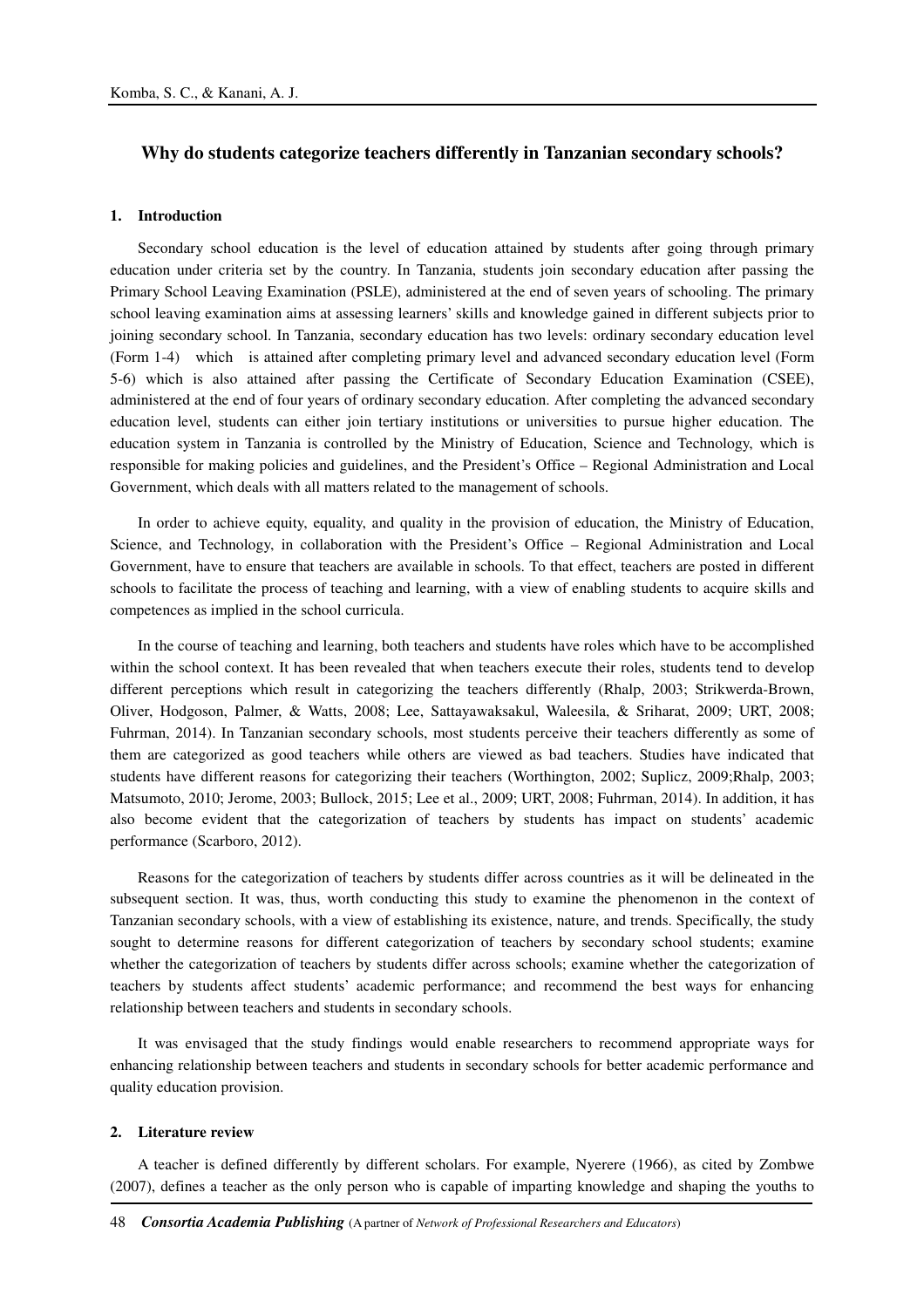the wider scope of knowledge. On the other hand, Senge (2000) defines a teacher as the expert who is capable of imparting knowledge that will help learners to build, identify, and acquire skills that will be used to face the challenges in real life situations. Moreover, a teacher could also be viewed as a person who is capable of creating behavioral change in terms of cognitive, psychomotor as well as affective domain (Mbise, 2008). Deducing from these definitions, a teacher could generally be viewed as a person who uses their professional skills to enable learners acquire desirable knowledge and skills which are applicable in real life situations.

The concepts of good and bad teachers, which are the hinge point of this paper, are difficult to be explained in a single term. The two categories of teachers are explained differently by different scholars depending on what constitutes each category. For instance, Biggs (1999), views a good teacher as the one who makes efforts to help learners to learn. Thus, a good teacher is viewed as the one with positive views regarding teaching and who desires to help students to discover their potential and become independent. In the same light, Phillips (1990) argues that a good teacher is the one who links the theoretical assumptions presented in books with the surroundings so that learners can use them to satisfy the societal expectations.

On the other hand, a bad teacher, therefore, can be perceived as the one whose characters are the opposite of a good teacher. For example, Rainer (2015) views a bad teacher as the one who is lazy, disorganized, disconnected, and poor in communication. These are essentially teachers who are ineffective in assisting learners to attain their learning outcomes.

It is worth noting that within a school setting, teachers and students work together to have the learning outcomes, as specified in the school curricula, realized. The learning outcomes have to be achieved through different roles played by both teachers and students in the school context. Teachers, in particular, play different roles which include teaching, assessing, guiding, supervising, managing, and making judgements about their students. On the other hand, students play roles such as learning, imitating good and bad things, making judgements about themselves and their teachers, observing different things, and participating in extra curricula activities, including sports and games, gardening, and cleanliness. When the two parties (teachers and students) play their respective roles through interactions with each other, students develop some attitudes which, often, result in misunderstandings or even conflicts with their teachers. Due to the misunderstandings between the two parties, students may categorize their teachers as either good or bad depending on different perceptions.

A good number of studies have been conducted worldwide on the categorization of teachers as perceived by students. For example, Strikwerda - Brown et al., (2008) conducted a study on how rural adolescent secondary school students viewed their teachers. The findings showed that students perceived teachers in two ways: good and poor teachers. Their views reflected different dimensions such as teachers' expertise, pedagogical approaches, and emotional environments. In the same light, Lee et al., (2009) examined students' perceptions about their college teachers. The findings indicated that knowledge in the subject matter was an important quality which made college teachers or university lecturers be perceived as either good or poor. Moreover, Fuhrman (2014) conducted a study to determine students' perceptions on their teachers. The findings revealed that students perceived good teachers as those who can explain things in an understandable manner and enhance the clarity of explaining by giving practical-oriented examples. Also, Jerome (2003) conducted a study to solicit views from high school students on what they considered to be the most important characteristics of an effective teacher. In this study, students indicated the top five characteristics of an effective teacher as being knowledgeable, humorous, respectful, patient and organized. In some ways, Jerome's study is in line with the study conducted by Bullock (2015) who found that characters related to technological skills, content knowledge, and pedagogical skills were important in determining the quality of a good.

Furthermore, Matsumoto (2010) conducted a study on university students' perceptions and altitudes about their teachers' talk in Japanese second language classroom sessions. The study focused on various aspects including the rate of speech, use of visual and extra linguistic information and use of English instead of Japanese in the classroom. The findings revealed that the majority of students preferred teachers with natural speed in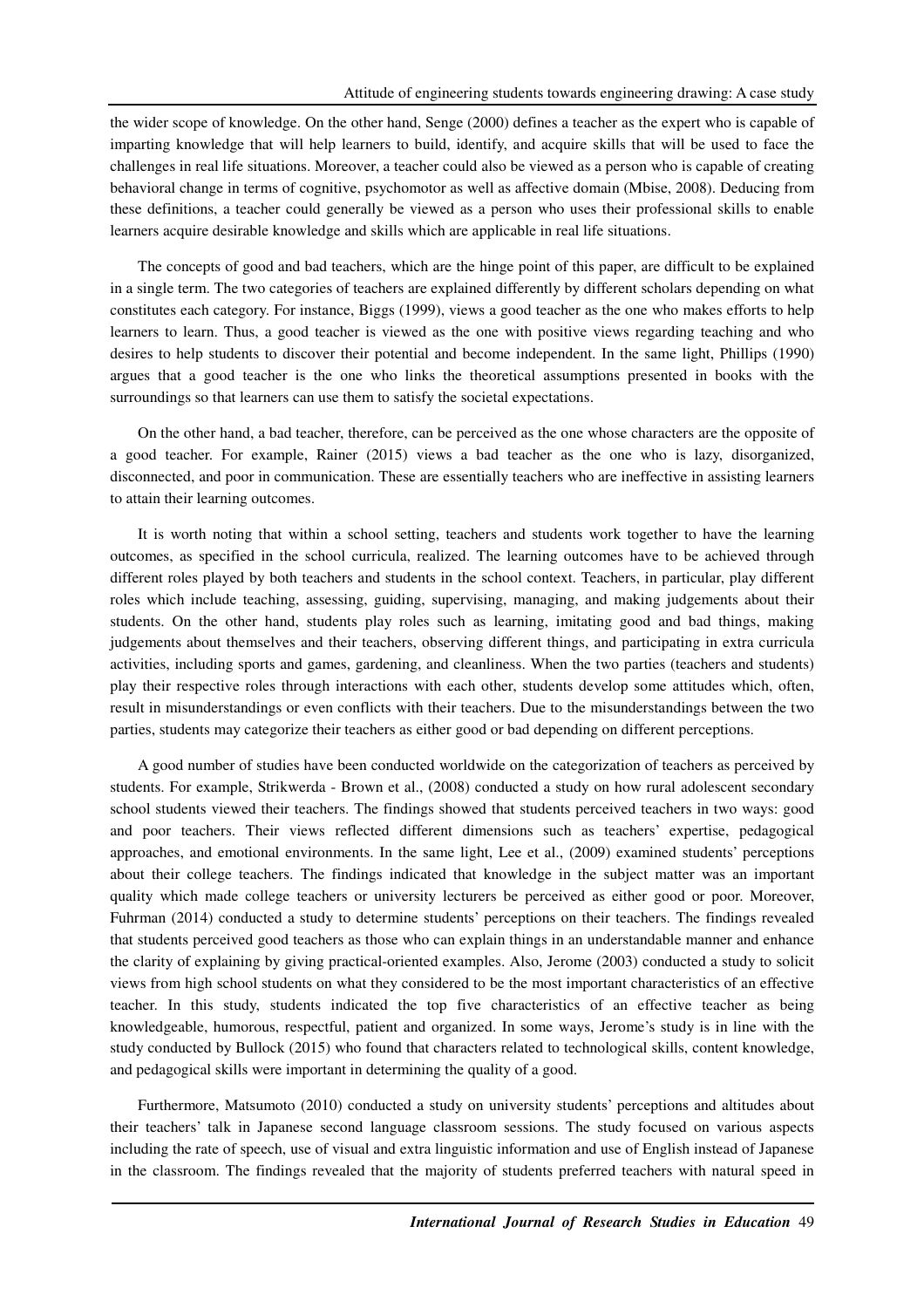their speech and who used appropriate amount of new vocabularies and visual and extra linguistic information to make the concepts more clear. However, this study is different from the current study in a sense that it focused on the characteristics of teachers in the context of second language teaching and learning. In the current study, the researchers dwelt on general characteristics of good and bad teachers in the context of execution of roles by teachers in Tanzanian secondary schools.

Regarding the characteristics of bad teachers, Suplicz (2009) found that lack of pedagogical merits and the various related pedagogical flaws, poor knowledge on subject matter, and poor emotional acceptance were the main characteristics of a bad teacher. Related to the same were laziness, disorganization, un-approachability, and anxiousness.

In view of the cited studies, it is evident that the categorization of teachers as good and bad exist globally. The findings from different studies have revealed that students' perceptions which result in the categorization of teachers differ across places. For example, while in some countries, interest and knowledge about subject matter can be a reason for categorizing teachers as either good or bad, in other places class management skills and teachers' level of commitment to learners were regarded as main factors for such categorization. It is also worth noting that most of these studies were conducted outside Tanzania, hence the rationale for having this study conducted in Tanzanian context.

#### **3. Methodology**

This study employed a qualitative research approach, using a case study design, in obtaining required information needed to address the objectives of the study. The adoption of this approach was based on the reason that it allows a researcher to deal with subjective assessment of attitudes, opinions, and behavior (Kothari, 2004). The qualitative research approach was particularly relevant for this study as the researchers were interested to find out reasons that prompt secondary school students to categorize their teachers differently. On the other hand, a case study design was used since it allows in-depth investigations of a single person, group, event or community. Also, it permits the collection of detailed descriptive data which are usually qualitative in nature, using a variety of procedures. Given that the researchers sought to generate rich information on reasons for different categorization of teachers by students in secondary schools, a case study design was deemed appropriate.

The study was conducted in Morogoro and Iringa regions, specifically in Morogoro Municipality and Iringa Rural District, targeting all secondary school students. The sample for this study included secondary school students from some selected secondary schools in Morogoro Municipality and Iringa Rural District. A simple random sampling technique was used to select two secondary schools in Morogoro Municipality and three schools in Iringa Rural District, to make a total of five secondary schools which were involved in the study. From the five schools, form three and form four students were purposively selected to be involved in the study. The two classes of students were selected for the reason that students had been in the respective schools for a considerable period of time (i.e. three or four years). In view of this, they were better placed to provide reliable information on how they perceived their teachers, hence categorizing them differently.

In each school, students were stratified according to their class levels (i.e. form three and form four) and sex (i.e. male and female). By using a simple random sampling, a total of eight (8) students were selected from each class (i.e. four female and four male students), making a total of 16 students per each school (i.e. eight form three students plus eight form four students). This procedure was done across all schools involved in the study and the sum of students from all schools was, therefore, 80 students.

Data collection was mainly done through focus group discussions in which researchers interviewed students regarding the phenomenon under investigation. The discussion groups comprised eight students, each. During the discussion, both researchers and students were able to ask and answer questions, which resulted in the collection of rich information about reasons for different categorization of teachers by secondary school students.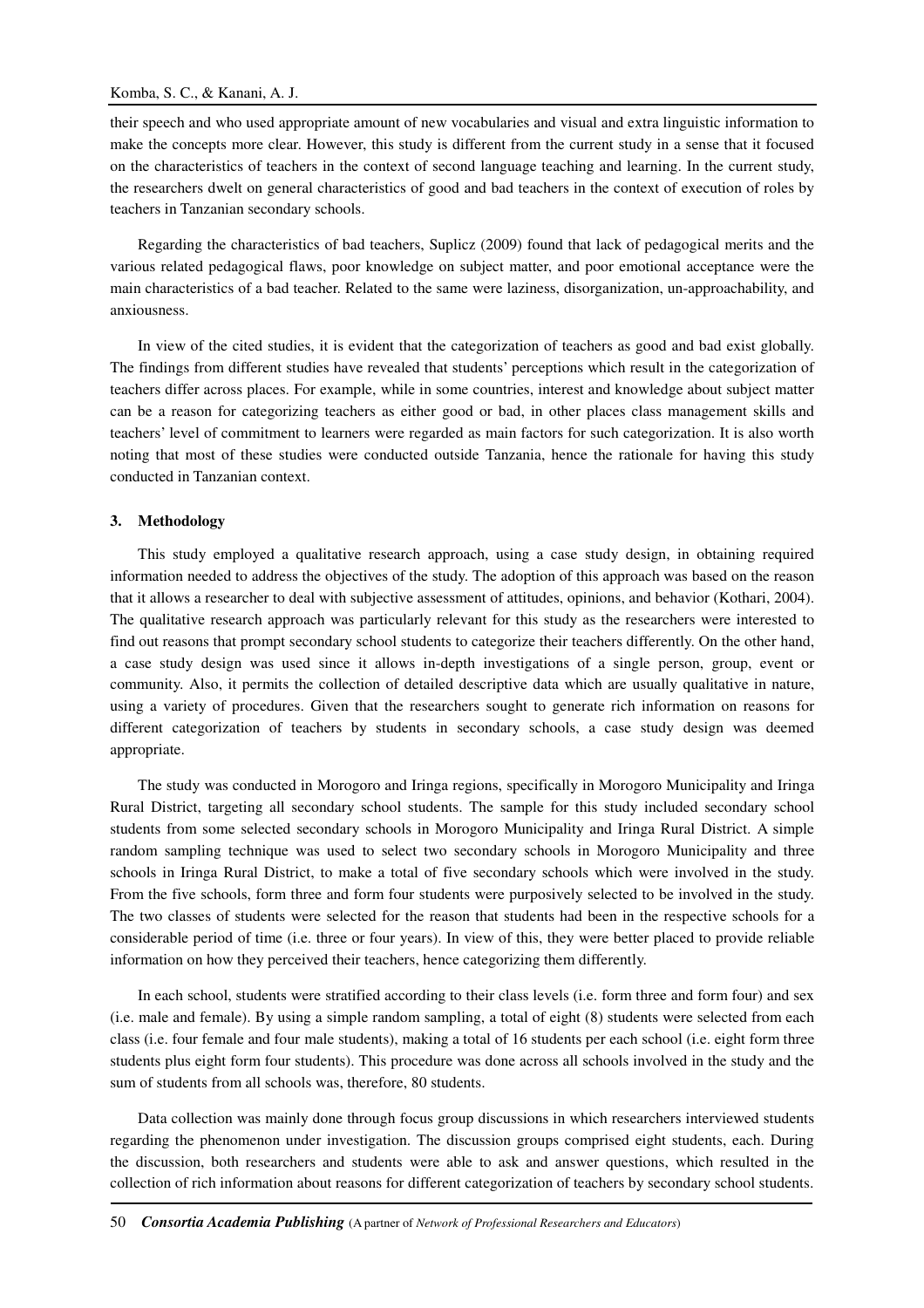The study employed content data analysis technique, which involved arranging the collected data into themes, categories, and patterns. Then, the themes, categories, and patterns were subjected to a detailed analysis to determine consistency, frequency of occurrence, similarities and differences in relation to the objectives of the study. The analyzed data were finally presented in Tables and through respondents' voices.

# **4. Findings and discussion**

# *4.1 Reasons for different categorization of teachers by secondary school students*

The first objective of this study sought to determine reasons for different categorization of teachers by secondary school students. In order to achieve this objective, a total of 9 focus group discussions were held in selected secondary schools in Morogoro Municipality and Iringa Rural District. During the focus group discussions, it was revealed that students in the selected schools categorized teachers as either good or bad based on various reasons. With regard to good teachers, students who participated in the discussions provided various reasons for categorizing teachers as good, as summarized in Table 1.

## **Table 1**

| Reasons for categorizing teachers as good |  |
|-------------------------------------------|--|
|                                           |  |

| S/N | Reasons                                                                |
|-----|------------------------------------------------------------------------|
| 1   | Treating teaching profession as a vocation                             |
| 2   | Using teaching style which enable students to understand their lessons |
| 3   | Punishing only when it is necessary                                    |
| 4   | Having socially acceptable dressing style                              |
| 5   | Being impartial                                                        |
| 6   | Being a good listener                                                  |
| 7   | Providing ample time for students to finish their assignments          |
| 8   | Being helpful                                                          |
| 9   | Having a good mood                                                     |
| 10  | Being humorous during teaching                                         |
| 11  | Being punctual                                                         |
| 12  | Motivating students even when they underperform                        |
| 13  | Being fair in examinations                                             |
| 14  | Not caning students during lessons                                     |
| 15  | Being friendly                                                         |
| 16  | Using different teaching methods                                       |
| 17  | Being able to control emotions                                         |
| 18  | Not being boastful or arrogant                                         |
| 19  | Caring for students                                                    |
| 20  | Having a good command of subject matter                                |

As shown in Table 1, students who were involved in the focus group discussions, irrespective of their schools and location, provided various reasons for categorizing teachers as good. In the first place, it was revealed that teachers who were treating the teaching profession as vocation were more likely to be categorized by students as good teachers than their counterparts who were taking the teaching profession as other professions. Stressing on this attribute, one of the students from school D had this to state:

*Some teachers do not consider their profession as vocation. They just take it like any other profession – which is wrong. Teachers have to exhibit certain characteristics which distinguish them from other people engaged in other professions. For example, teachers have to be good listeners, patient and resilient* (FGD 5: D).

There were many other similar observations from other students in all schools which implied that teaching profession is unique in certain aspects such that if teachers have to be good, they have to abide by the uniqueness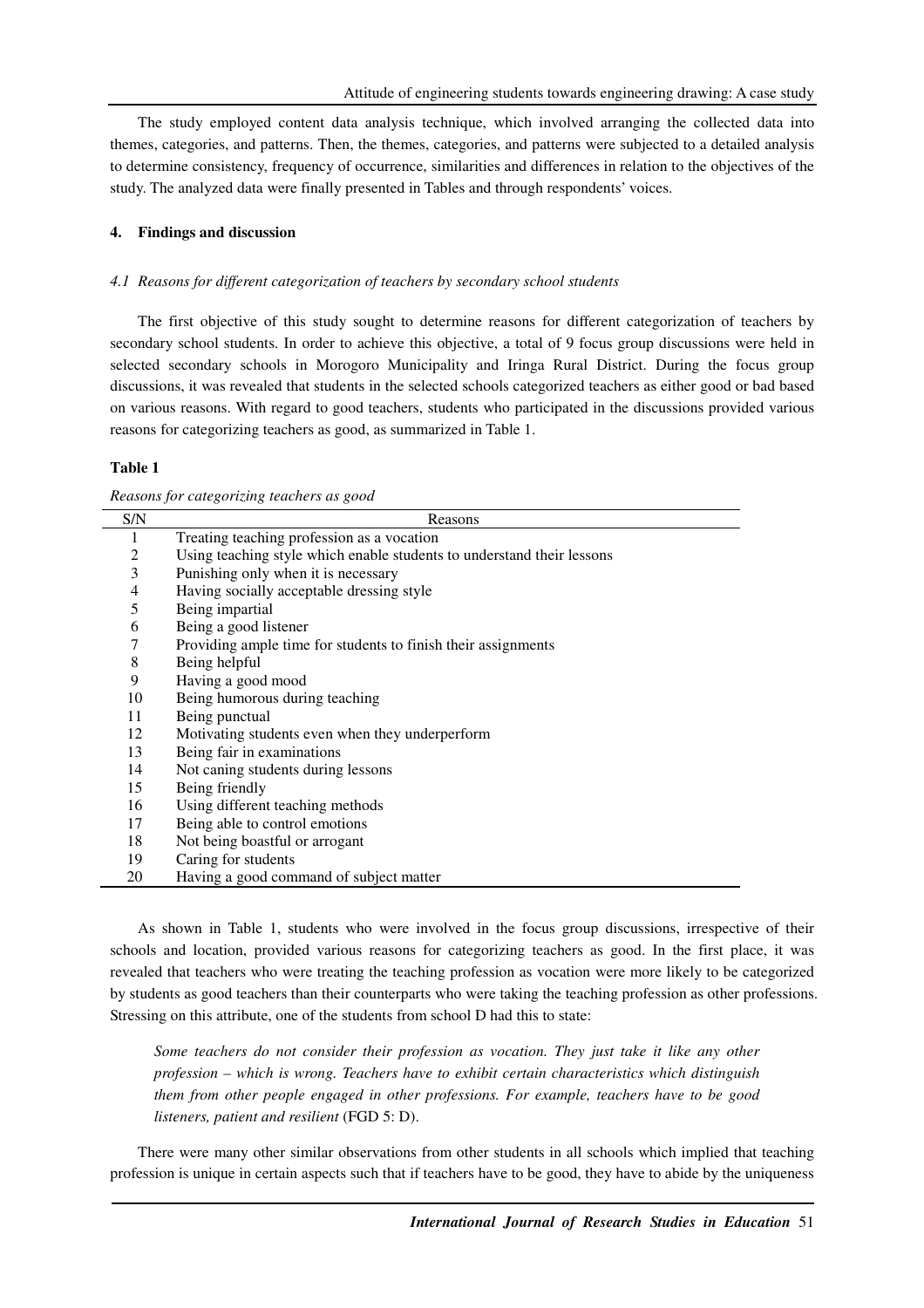of this profession.

The other reason for categorizing teachers as good was linked to the teaching styles used by the teachers when delivering their lessons. On this aspect, students argued that a good teacher is the one who uses a variety of teaching methods which enable students to understand their lessons. It means that, if a teacher uses teaching methods which facilitate students' understanding of the subject matter delivered during lessons, such a teacher is likely to be categorized as a good teacher and the opposite is also true. One of the students from school A had this to report:

*A good teacher ensures that during teaching, at least three quarters of the students understand the lesson. This can be achieved through teaching methods which provide opportunities for students to relate what goes on during the lessons with real life situations* (FGD 3: A).

This excerpt shows that students do categorize their teachers based on their teaching styles, such that those who teach well are likely to be categorized as good teachers.

As shown in Table 1, there were many other reasons for categorizing teachers as good, including being impartial, humorous, friendly, helpful and having socially acceptable dressing styles, just to mention a few.

On the other hand, the researchers were also interested to find out reasons for categorizing teachers as bad, from students' perspective. During the focus group discussions, students admitted that there were teachers who were categorized by students as bad teachers and a good number of reasons were provided for categorizing their teachers in that manner. The reasons were as indicated in Table 2.

#### **Table 2**

*Reasons for categorizing teachers as bad* 

| S/N | Reasons                                                            |
|-----|--------------------------------------------------------------------|
|     | Punishing students incautiously                                    |
| 2   | Having poor teaching styles                                        |
| 3   | Being unfair in examinations                                       |
| 4   | Using harsh language to students                                   |
| 5   | Threatening students during teaching                               |
| 6   | Being unable to control emotions                                   |
|     | Being unfriendly                                                   |
| 8   | Dressing improperly                                                |
| 9   | Being unable to motivate students                                  |
| 10  | Being uncooperative                                                |
| 11  | Misbehaving                                                        |
| 12  | Being addictive to alcohol                                         |
| 13  | Not providing ample time for students to work on their assignments |
| 14  | Caning students during lessons                                     |
| 15  | Not treating teaching profession as vocation                       |
| 16  | Treating students unfairly                                         |

As indicated in Table 2, students provided 16 main reasons for categorizing teachers as bad. For example, students explained that some teachers punished students incautiously such that instead of assisting students to change their behavior, some punishments led to the development of hatred between the teachers and students. One of the students from school C had this to say:

*We have teachers who seem to enjoy punishing students even when they are unsure whether the students have committed offences or not. I hate teachers who punish us without tangible reasons…these are the bad teachers we are talking about* (FGD 6: C).

This shows that some teachers behave unprofessionally, which makes them be categorized as bad by their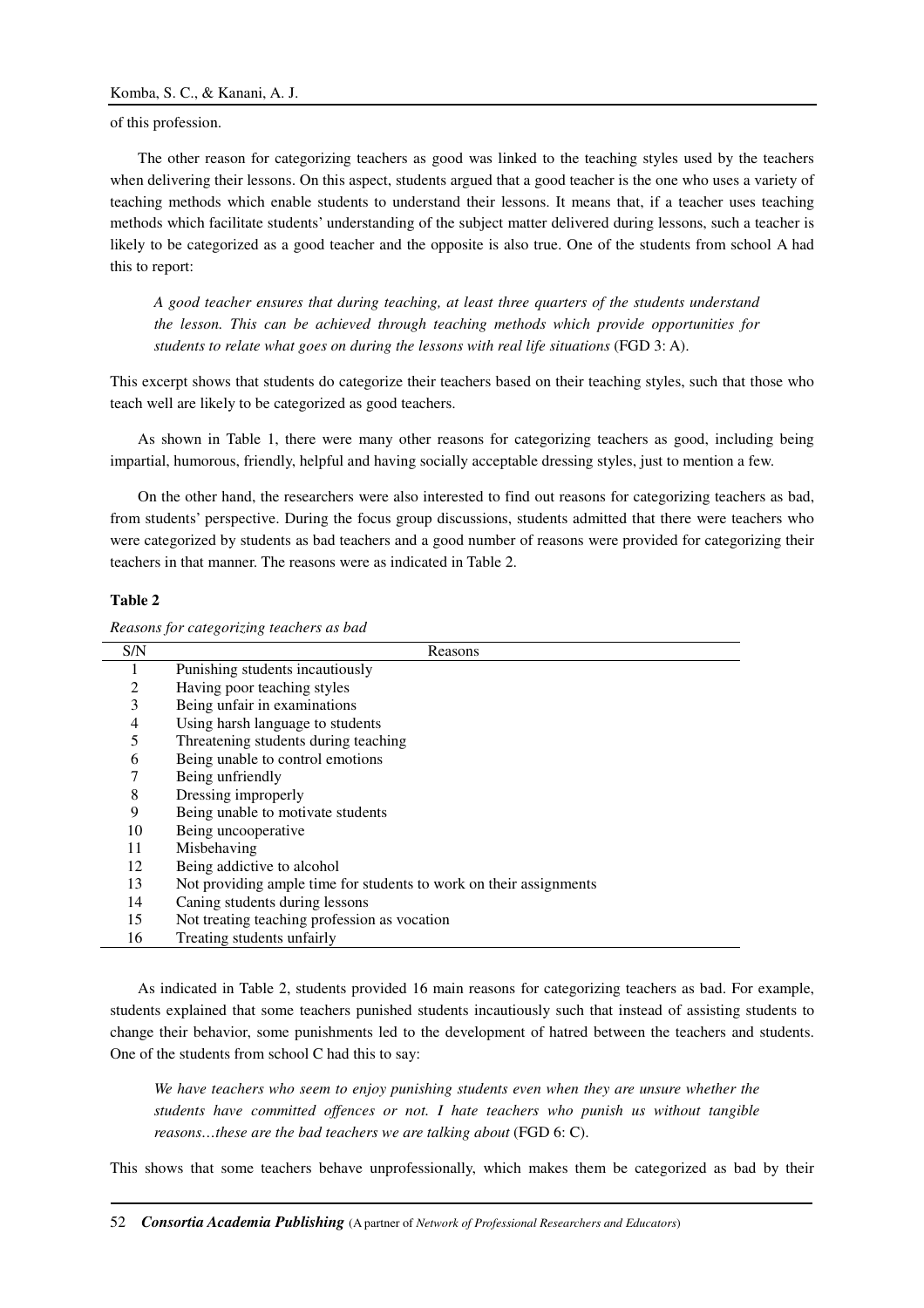students.

In addition, it seemed that punishing students incautiously was a concern for many students in the visited schools. Some students reported that they felt bad when teachers punished them without sound reasons. It was also observed that some teachers spent most of their time walking around school compounds to find wrong doers and whenever one was caught misbehaving, they were caned. Thus, it seemed that teachers, who cane students frequently, are more likely to be categorized as bad teachers than their counterparts who provide alternative punishments. Moreover, teachers were also categorized by students as bad based on teaching styles employed during class sessions. On this aspect, students explained that some teachers used teaching styles which not only bored them but also made them inactive during the lessons. Stressing on this, one of the students from school E had this to report:

*Some teachers use very boring teaching styles. For example, they do not allow students to ask questions during the lessons. We do not understand what they teach. That is why we categorize them as bad teachers* (FGD1: E).

Thus, it seemed that some teachers were not using participatory teaching methods in their teaching, hence not only affecting students' interest in the subjects they taught, but also limiting students' better performance in the same.

Other reasons for categorizing teachers as bad, as reported by students, include being unfair in examinations, using harsh language to students, threatening students during teaching, being unfriendly, dressing improperly, being addictive to alcohol, not providing ample time for students to work on their assignments, treating students unequally, just to mention a few as shown in Table 2. Therefore, it could be deduced from these findings that teachers were categorized as bad because of reasons hinged on the aspects of irresponsibility, malpractice, and unprofessionalism.

In view of these findings, it could be concluded that personal, pedagogical, and professional characteristics constituted most of the reasons which made students categorize their teachers differently in the selected Tanzanian secondary schools. These findings agree with those of Pollari (2015) who found that a call to the profession, good teaching styles, good communication skills as well as personality factors, like being humorous and patient, defines a good teacher and the opposite reflects characteristics of a bad teacher. Likewise, Stronge (2007) revealed that professionalism and personality factors, like being a good listener, dressing appropriately, displaying a sense of humor as well as treating all students equally, were described to be characters of a good teacher while, believing that teaching is like any other job, expressing bias, and administering unpredictable punishments are characters of bad teachers. However, the findings of this study do slightly differ from those of Al-Mohaimeed and Khan (2014) who found that teachers' characters related to performance such as good communication skills, good organization of lectures and expertise on subject matter were perceived by students as important characters for a good teacher while personality characters like good sense of humor, good listening skills and proper dressing were less considered as qualities of an effective teacher. This implies that reasons for the categorization of teachers by students are accorded different weight by different students, depending on their perceptions and contexts.

## *4.2 The extent to which the categorization of teachers by students differs across schools*

The second objective of this study sought to examine the extent to which the categorization of teachers differed across schools. It was assumed that since students are found in schools located in different places, including rural and urban settings, reasons for categorizing them would be different. As in the case of the first objective, focus group discussions, involving students, were held in all the selected schools. In the first place, the researchers were interested to find out whether the categorization of teachers by students existed in the selected schools. Secondly, the researchers were also interested to examine whether the reasons for categorizing teachers differed across the schools.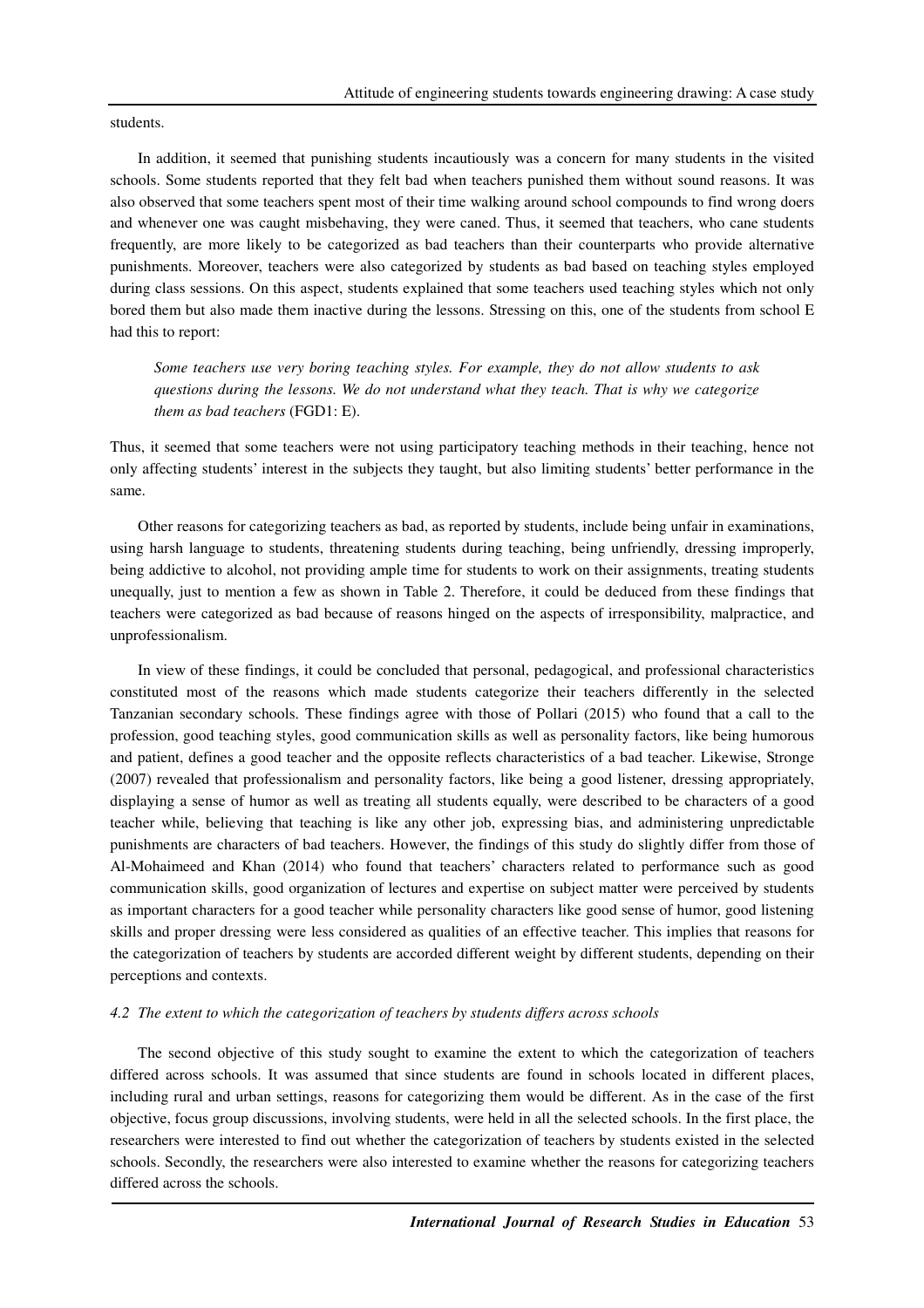### Komba, S. C., & Kanani, A. J.

The findings revealed that the categorization of teachers by students existed in all the selected schools where teachers were categorized as either good or bad. Moreover, it was found that reasons for categorizing teachers did not differ across schools. Teacher attributes related to personality, performance, and professional skills constituted most of the reasons for categorizing them as either good or bad in all the visited schools. For example, students from all the selected schools reported that teachers who used appropriate teaching styles were categorized as good while the opposite was also true. In the same light, teachers who were unfriendly, not caring, punishing students incautiously, or unable to control their emotions were categorized by their students as bad teachers in all the selected schools. Therefore, it seemed that the categorization of teachers by students followed the same pattern, irrespective of the location of school. The findings that there was no difference in categorizing teachers across schools could be attributed to the fact that teachers who teach in Tanzanian schools have homogeneous professional skills acquired from teacher training institutions found in the country. Because of similar professional backgrounds, it would be difficult to observe significant differences among them when performing their duties in schools.

It was interesting to note that reasons for categorizing teachers by students did not differ across schools. This is because all students involved in the focus group discussions reported personality, performance, and professional skills as the main reasons for categorizing teachers as either good or bad. These qualities are also reported by Pollari (2015), Stronge (2007), Suplicz (2009), Miller (1987), and Jerome (2003).

### *4.3 Effects of categorizing teachers on students' academic performance*

Examining the effect of categorizing teachers as either good or bad on students' academic performance was the third objective sought to be achieved in this study. Based on some literature reviews, the researchers had the assumption that the categorization of teachers had implications on the students' academic performance, depending on how the teacher is categorized. Specifically, it was assumed that if a teacher is negatively categorized, their reaction may be negative as well, which could negatively affect students' academic performance. The opposite was also assumed to be true since the process of teaching and learning is essentially interactive and requires a health relationship between the parties involved in the process.

Through focus group discussions held in the selected schools, it was revealed that there were mixed responses about the extent to which the categorization of teachers affected students in their learning. First, some students felt that if teachers were categorized positively, their academic performance would be positive as well. In the same vein, it was also revealed that if teachers were categorized negatively, students' academic performance would, as well, be affected negatively. With regard to positive effects of categorizing teachers as good, the findings were as presented in Table 3.

#### **Table 3**

| Liftens of calegorizing teachers as good |                                                                                       |  |
|------------------------------------------|---------------------------------------------------------------------------------------|--|
| S/N                                      | <b>Effects</b>                                                                        |  |
|                                          | Students get motivated to study hard                                                  |  |
|                                          | Teachers are motivated to work hard                                                   |  |
|                                          | Psychosocial gap between students and teachers is reduced hence improved interactions |  |
| 4                                        | Preference for subjects taught by good teacher is high among students                 |  |
|                                          |                                                                                       |  |

*Effects of categorizing teachers as good* 

As indicated in Table 3, four main effects which affected students' performance positively were reported by students. First, students got motivated to study hard, hence enhancing their academic performance. Secondly, teachers felt comfortable and thus, worked hard to assist students in their studies, which also affected the performance of students in a positive manner. For example, students reported that good teachers motivated them to work hard and encouraged them not to despair even when the students underperformed. Stressing on this point, one of the students from school E had this to report: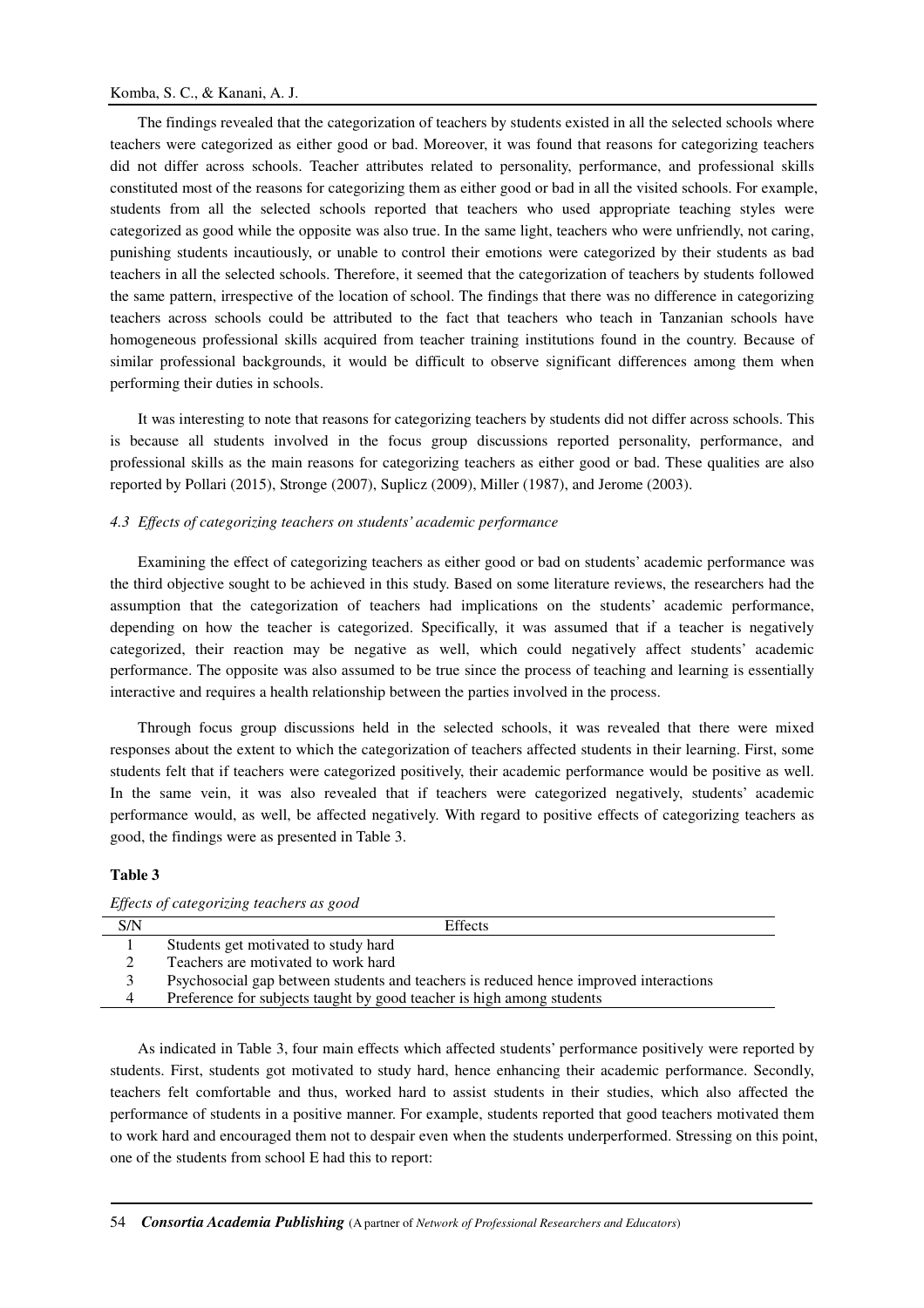Good teachers love us and teach us well. They keep on encouraging us even when we do not do well in our subjects. Because of the continued motivation and encouragement, we ultimately *perform better. I really love good teachers* (FGD 8: E).

Therefore, it seemed that when teachers noted that they were categorized positively by their students, their morale increased, which consequently affected students' academic performance positively.

The other effect which was reported during the focus group discussions was that the psychosocial gap between teachers and students was reduced; a situation which enhanced interactions between the two parties. Such a situation affected students' academic performance in a positive manner. Lastly, it was revealed that if teachers were categorized as good, preference for subjects taught by such teachers was essentially high among students, hence putting more efforts to study such subjects and having their academic performance improved.

Moreover, the researchers were interested to find out whether the categorization of teachers as bad affected students' academic performance. During focus group discussions, it was surprisingly revealed that when teachers were categorized as bad, there were both positive and negative effects, as far as students' academic performance was concerned. The reported effects were as shown in Table 4.

## **Table 4**

| Liftens of calegorizing teachers as baa |                                     |                                       |  |  |
|-----------------------------------------|-------------------------------------|---------------------------------------|--|--|
| S/N                                     | Positive effects                    | Negative effects                      |  |  |
|                                         | Adoption of good teaching styles    | Development of hatred                 |  |  |
|                                         | Improved relationship with students | Development of psychosocial disorders |  |  |
|                                         | Change of behavior for teachers     | Lack of motivation for teachers       |  |  |

*Effects of categorizing teachers as bad* 

As shown in Table 4, students provided both positive and negative effects of categorizing teachers as bad. With regard to positive effects, students stated that when teachers were categorized as bad teachers, a good number of positive things which affected their academic performance positively were observed. First, the teachers adopted good teaching styles which enabled students to grasp contents of the lessons without difficulties. Secondly, there was an enhanced relationship between teachers and students, hence improved interactions which resulted in better academic performance. Lastly, there was an overall change of behavior among teachers who were categorized as bad, which affected their professional conduct positively, hence affecting positively students' academic performance.

With regard to negative effects of categorizing teachers as bad, students mentioned effects such as development of hatred between teachers and students, development of psychosocial disorders, and lack of motivation among teachers who were categorized as bad. All these affected negatively students' academic performance as the interactions between the two parties were limited because of perceptions held by each party. Therefore, from the students' perspectives, it could be deduced that the categorization of teachers as either good or bad affected students' academic performance differently. It seemed that students were better placed to perform well in subjects taught by teachers who were categorized as good compared to the subjects taught by bad teachers.

It is worth noting that students' academic performance is an outcome of many variables, including the relationships established among students themselves and between them and their teachers. Thus, it is envisaged that if positive relationships are established, students' performance is likely to improve. This is in line with the findings by Pianta (2004) who described positive teacher-student relationship as an essential element for better academic performance. In the same light, Little and Kobak (2003) found that students perform better when they have supportive relationship with their teachers. The better performance emanates from working harder in the classroom, accepting directions and criticism as well as paying more attention to the teachers.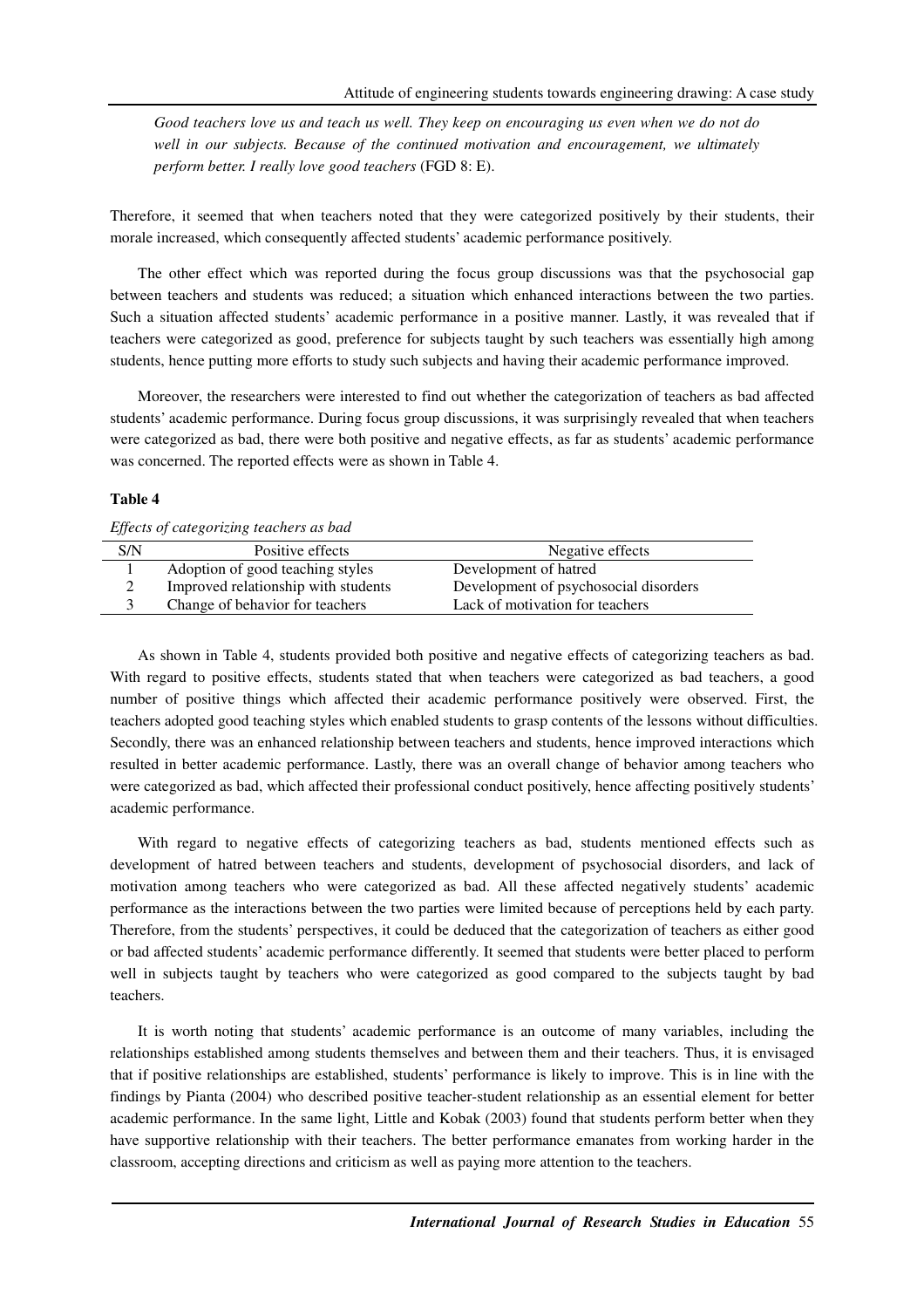#### *4.4 Recommendations for enhancing teacher-student relationship*

The last objective sought to examine students' opinions on how best teacher-student relationship could be enhanced. Specifically, the researchers were interested to find out what teachers and students should do to ensure that the two parties have a healthy relationship. As it was the case with all other objectives, focus group discussions were held with students in the selected schools and recommendations given by students were as presented in Table 5.

## **Table 5**

*Recommendations for enhancing teacher-student relationship* 

| S/N | Recommendations for teachers                      | Recommendations for students        |
|-----|---------------------------------------------------|-------------------------------------|
|     | Treating students with humility                   | Being obedient to their teachers    |
| ∍   | Administering punishments when necessary          | Being cooperative to their teachers |
|     | Treating teaching profession as vocation          | Working hard                        |
| 4   | Treating all students equally and fairly          | Being punctual                      |
|     | Being friendly to students                        | Obeying school rules                |
| 6   | Communicating with students using proper language | Behaving responsibly                |
|     |                                                   |                                     |

As shown in Table 5, there were recommendations meant for teachers and others for students. With regard to recommendations for teachers, students reported that teachers have to treat students with humility and whenever there is a need to administer a punishment, it should be done cautiously and only when it is necessary. Moreover, students stated that teachers ought to treat the teaching profession as vocation, considering that it has unique features which make it differ significantly from all other professions. Other recommendations for enhancing teacher – student relationship included treating students equally and fairly, behaving friendly and communicating with students using proper language. Thus, it seemed that if teachers observe professionalism, there is a great likelihood for their relationship with students to be enhanced.

On the other hand, students reported that they had some obligations to fulfill in order to maintain harmonious relationship with their teachers. In particular, students stated that they were not only supposed to be obedient but also cooperative to their teachers. In addition, the students stated that they ought to be hard working, punctual, and responsible when they are within and outside school compounds. Also, it was recommended that students should abide by school rules in order to avoid unnecessary quarrels with teachers. When the given recommendations for teachers and students are carefully examined, it could be deduced that both teachers and students have to play their roles responsibly and abide by the professional code of conduct and stipulated rules, for the two parties to relate harmoniously. Teacher-student relationship is the way in which a teacher and student are connected while they are performing their roles within school settings. According to Pianta (1999), teacher-student relationship refers to the emotion-based experiences that emerge out of teachers' on-going interactions with their students. Enhancing teacher-students relationship is of great importance because students' achievements are linked to healthier relationships established with their teachers. This is supported by Wentzel (1998) who noted that students' motivation to learn is impacted positively by having a caring and supportive relationship with a teacher. The given recommendations concur with observations made by Boynton and Boynton (2005) who noted that communicating positive expectations to students, calling on all students' equitability, disciplining students in a corrective way and demonstrating caring are the ways of developing positive teacher- student relationship.

## **5. Conclusion and recommendations**

The main objective of this study was to investigate reasons for different categorization of teachers by secondary school students. The findings have revealed that personal, pedagogical, and professional characteristics constituted most of the reasons which made students to categorize their teachers differently. This implies that, apart from profession-based reasons, individual characteristics make students to categorize their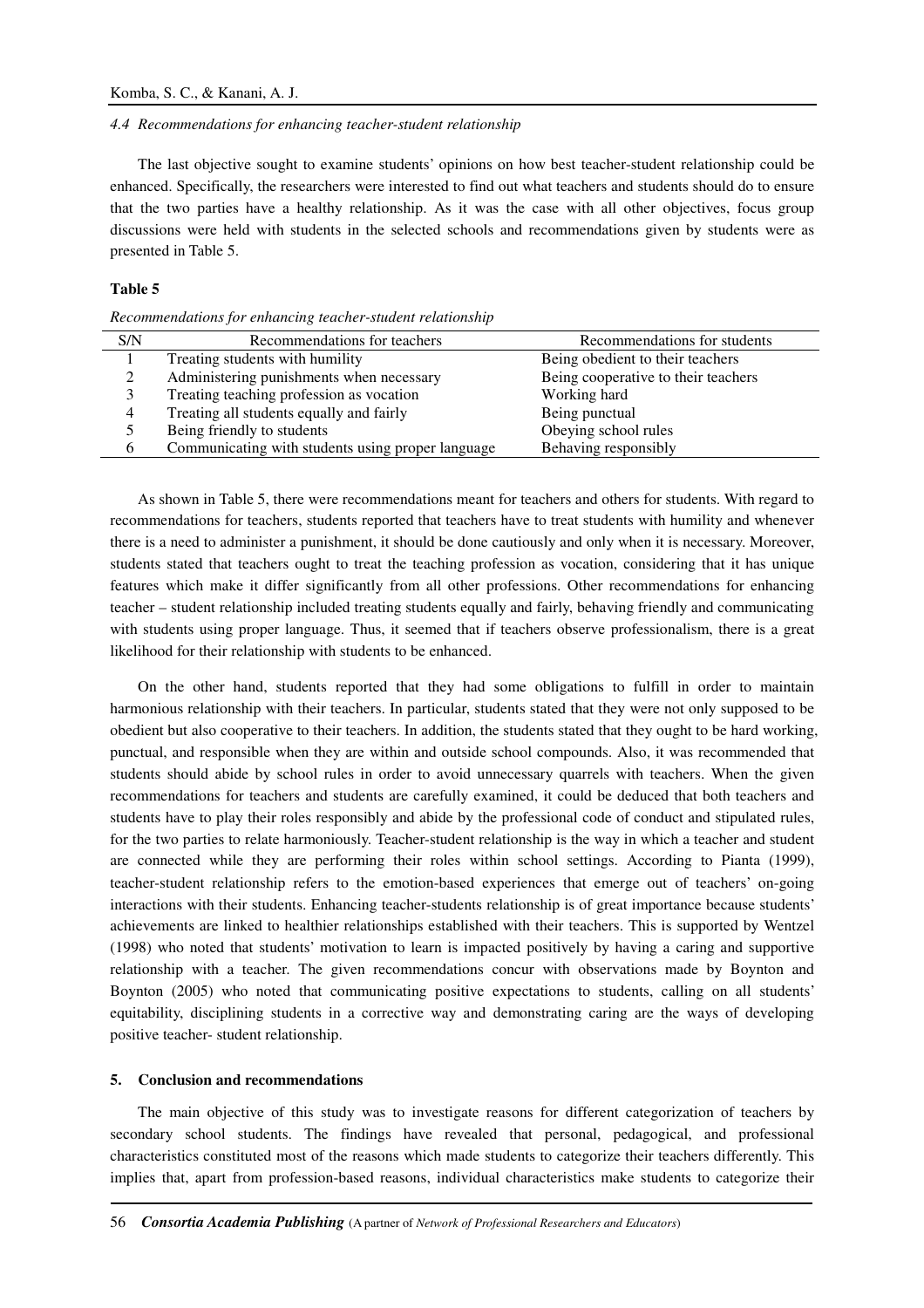teachers differently. Based on these findings, it is recommended that the admission of student-teachers into teacher education institutions should be done in such a way that only applicants with a true call to become teachers are admitted to pursue teacher education programs. This could be done by asking the prospective teacher trainees to write motivation letters or subject the same to interviews to determine their levels of motivation for the teaching profession. In addition, the Tanzania Institute of Education, in collaboration with teacher education institutions, should regularly review teacher education curricula to ensure that student teachers are trained to become knowledgeable, skilled, competent and morally upright. If this is done, the teachers are likely to exhibit high levels of professionalism, hence minimizing the possibility of being categorized negatively by their students.

### **6. References**

- Al-Mohamaimeed, A. A., & Khan, N. K. (2014). Perception of Saudi medical students on the qualities of effective teachers: A cross-sectional study*. Saudi Medical Journal, 35*(2), 183-188.
- Brown, N. (2004). What makes a good educator'? The relevance of meta-programs. *Assessment and Evaluation in Higher education, 29*, 515-534. https://doi.org/10.1080/0260293042000197618
- Bullock, M. (2015). What makes a good teacher? Exploring students and teacher beliefs on good teaching. *Rising Tide, 7*, 1-30.
- Dalley-Trim, L. (2007). Students' observations and perceptions of teacher performances in the classroom. *Australian Journal of Teacher Education, 32*(1), 18-35. https://doi.org/10.14221/ajte.2007v32n1.2
- Duarte, F P. (2013). Conceptions of good teaching by good teachers: Case Studies from an Australian University. *Journal of University Teaching and Learning Practice*, *10*(1), 1-17.
- Holloway, I., & Wheeler, S. (2002). *Qualitative research in nursing*. Oxford: Blackwell Science.
- Jerome, G..D. (2003). *How high school students perceives effective teachers*. Newfoundland: Memorial University Press.
- Johnson, J. (2001). *What makes a good teacher*? University of Pittsburgh: University Press.
- Kothari, C. R. (2004). *Research methodology.* New Delhi: New Age International.
- Krueger, T. (1997). Oral communication skills necessary for successful teaching:The student perspectives. *Educational Research Quarterly, 21*(2), 13-26.
- Little, M., & Kobak, R. (2003) . Emotinal security with teachers and children's stress reactivity: A comparison of special-education and regular-education classroom. *Journal of Clinical Child and Adolescent Psychology*, *32*, 127-138. https://doi.org/10.1207/S15374424JCCP3201\_12
- Marsh, H. W., & Roche, L. A. (1997). Making students' evaluations of teaching effectiveness: The critical issues of validity, bias and utility. *American Psychologist*, *52*(11), 1187-1197. https://doi.org/10.1037/0003-066X.52.11.1187
- Matsumoto, H. (2010).Students' perceptions about teacher talk in Japanese-as-a-second-language classes. University of America. *Arizona Working Papers in SLA and Teaching, 17*, 53-74.
- Mbise, A. S. (2008). *Early childhood service delivery mapping and baseline study in Bagamoyo, Hai, Magu and Mtwara: Summary of findings and recommendations*. Dar es Salaam: Ministry of Education and Vocational Training.
- Miller, P. (2012). Ten characteristics of good teacher. *English Teaching Forum*, *25*(1), 36-38.
- Obidi, S. S. (1975). Towards the professionalization of teaching in Africa. *West African Journal of Education, 9*(2), 239-246.
- Parahoo, K. (1997). *Nursing research*: *Principles, process and issues*. London: Macmillan. https://doi.org/10.1007/978-1-349-14559-1
- Phillips, T. (1990). *What is a good teacher*? Cambridge: Cambridge University Press.
- Pianta, R. C. (1999). *Enhancing relationships between children and teachers.* Washington, DC: American Psychological Association. https://doi.org/10.1037/10314-000
- Polit, D. F., Beck, C. T., & Hungler, B. P. (2001). *Essential of nursing research*: *Methods, Appraisal and Utilization*. Philadelphia: Lippincott.\